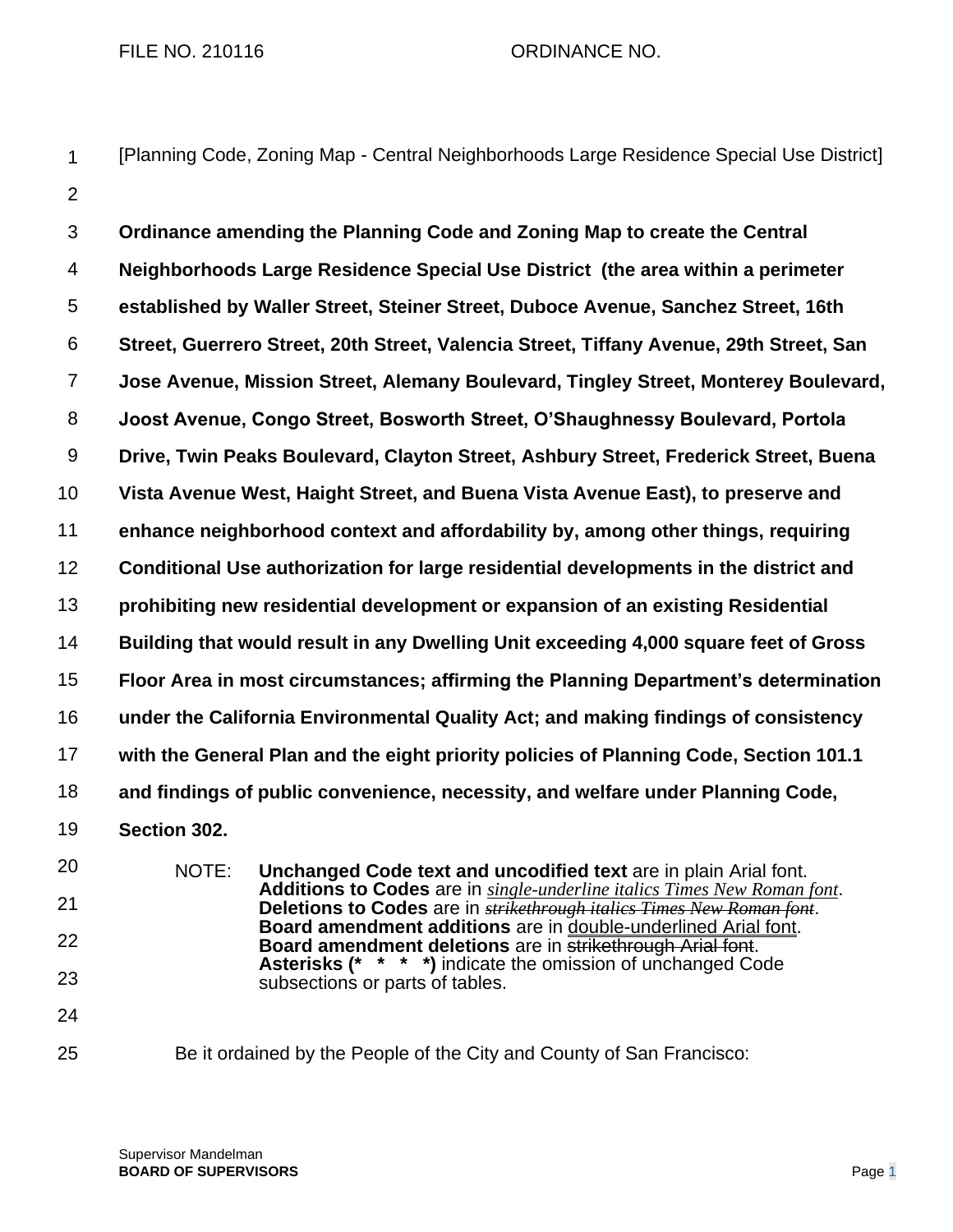1

Section 1. Environmental and Land Use Findings.

2 3 4 5 6 (a) The Planning Department has determined that the actions contemplated in this ordinance comply with the California Environmental Quality Act (California Public Resources Code Sections 21000 et seq.). Said determination is on file with the Clerk of the Board of Supervisors in File No. \_\_\_\_\_\_\_\_\_\_ and is incorporated herein by reference. The Board affirms this determination.

7 8 9 10 11 12 (b) On \_\_\_\_\_\_\_\_\_\_, the Planning Commission, in Resolution No. \_\_\_\_\_\_\_\_\_\_, adopted findings that the actions contemplated in this ordinance are consistent, on balance, with the City's General Plan and eight priority policies of Planning Code Section 101.1. The Board adopts these findings as its own. A copy of said Resolution is on file with the Clerk of the Board of Supervisors in File No. \_\_\_\_\_\_\_\_\_\_, and is incorporated herein by reference.

13 14 15 16 17 18 19 (c) Pursuant to Planning Code Section 302, this Board of Supervisors finds that this Planning Code amendment will serve the public necessity, convenience, and welfare for the reasons set forth in Planning Commission Resolution No. \_\_\_\_\_\_\_\_\_\_\_\_\_, and the Board adopts such reasons as its own. A copy of said resolution is on file with the Clerk of the Board of Supervisors in File No. \_\_\_\_\_\_\_\_\_\_\_\_\_\_\_\_\_\_\_\_\_\_\_ and is incorporated herein by reference.

20 Section 2. The Planning Code is hereby amended by adding Section 249.92 to read as follows:

21

## 22 *SEC. 249.92. CENTRAL NEIGHBORHOODS LARGE RESIDENCE SPECIAL USE*

- 23 *DISTRICT.*
- 24 25 *(a) General. A special use district entitled the "Central Neighborhoods Large Residence Special Use District," consisting of the area within a perimeter established by Waller Street, Steiner*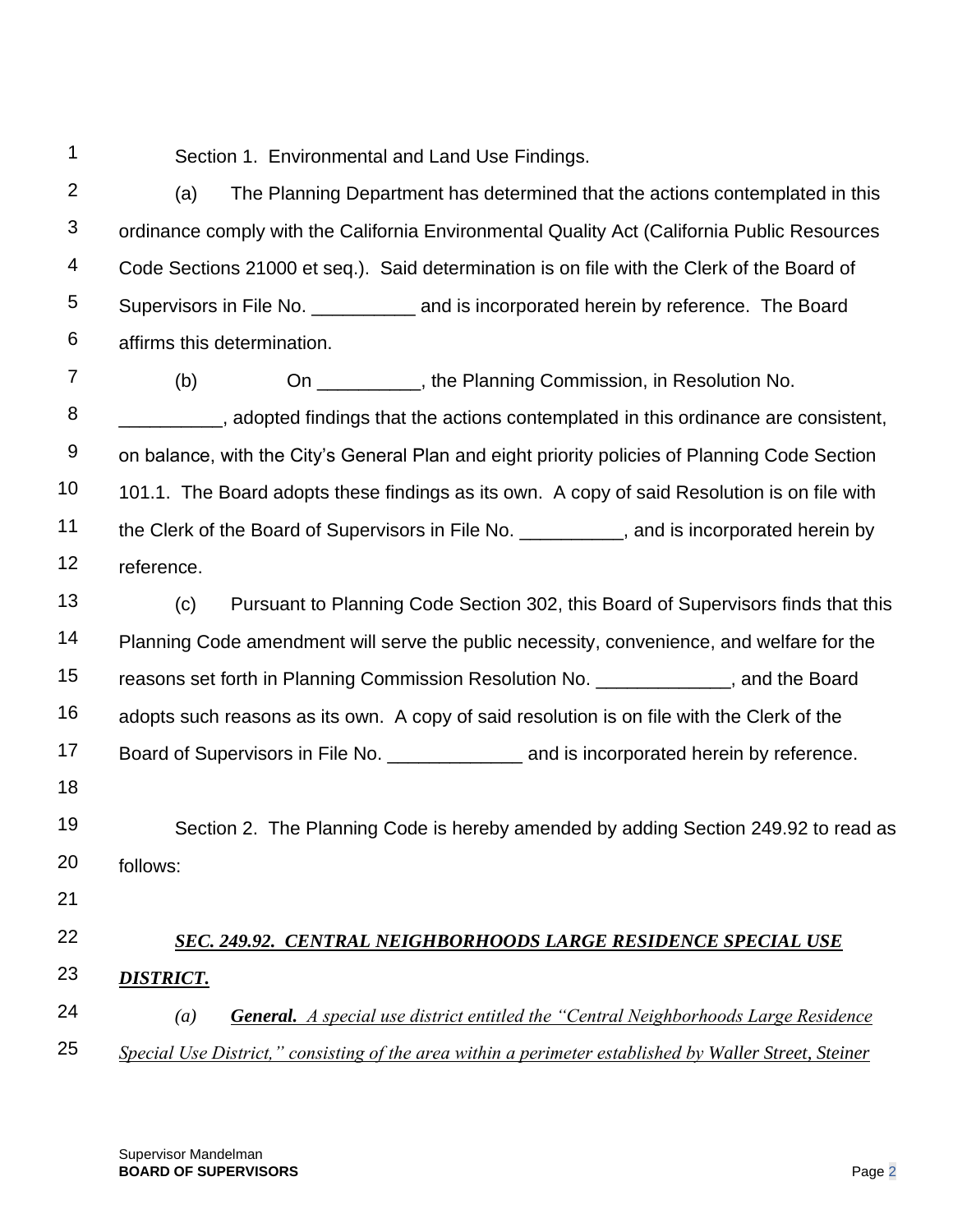| 1                         | Street, Duboce Avenue, Sanchez Street, 16 <sup>th</sup> Street, Guerrero Street, 20 <sup>th</sup> Street, Valencia Street, Tiffany |
|---------------------------|------------------------------------------------------------------------------------------------------------------------------------|
| $\mathbf{2}$              | Avenue, 29 <sup>th</sup> Street, San Jose Avenue, Mission Street, Alemany Boulevard, Tingley Street, Monterey                      |
| $\ensuremath{\mathsf{3}}$ | Boulevard, Joost Avenue, Congo Street, Bosworth Street, O'Shaughnessy Boulevard, Portola Drive,                                    |
| 4                         | Twin Peaks Boulevard, Clayton Street, Ashbury Street, Frederick Street, Buena Vista Avenue West,                                   |
| 5                         | Haight Street, and Buena Vista Avenue East, is hereby established for the purposes set forth in                                    |
| $\,6$                     | subsection (b), below. The boundaries of the Central Neighborhoods Large Residence Special Use                                     |
| $\overline{7}$            | District are designated on Sectional Map Nos. ZN06, ZN07, ZN11, and ZN12 of the Zoning Map of the                                  |
| 8                         | City and County of San Francisco.                                                                                                  |
| $9$                       | (b)<br><b>Purposes.</b> To protect and enhance existing neighborhood context, encourage new                                        |
| 10                        | infill housing at compatible densities and scale, and provide for thorough assessment of proposed large                            |
| 11                        | single-family residences that could adversely impact neighborhood character and affordable housing                                 |
| 12                        | opportunities, the following controls, set forth in subsections $(c)-(g)$ , below, are imposed in the Central                      |
| 13                        | Neighborhoods Large Residence Special Use District.                                                                                |
| 14                        | Applicability.<br>(c)                                                                                                              |
| 15                        | <i>Except as provided in this subsection (c), the provisions of this Section 249.92</i>                                            |
| 16                        | apply to all lots in Residential, House (RH) zoning districts located within the Central Neighborhoods                             |
| 17                        | Large Residence Special Use District, in those instances where a complete Development Application                                  |
| 18                        | was submitted on or after January 1, 2022.                                                                                         |
| 19                        | (2) All applicable provisions of the Planning Code shall continue to apply to                                                      |
| 20                        | Residential Buildings, except as otherwise stated in this Section 249.92.                                                          |
| 21                        | $(3)$ The provisions of this Section 249.92 shall not apply to any lot within the Corona                                           |
| 22                        | Heights Large Residence Special Use District.                                                                                      |
| 23                        | <b>Maximum Size of Dwelling Units.</b> For all lots zoned RH within the Central<br>(d)                                             |
| 24                        | Neighborhoods Large Residence Special Use District, no residential development or expansion of an                                  |
| 25                        | existing Residential Building shall be permitted that would result in any Dwelling Unit exceeding 4,000                            |

Supervisor Mandelman **BOARD OF SUPERVISORS** Page 3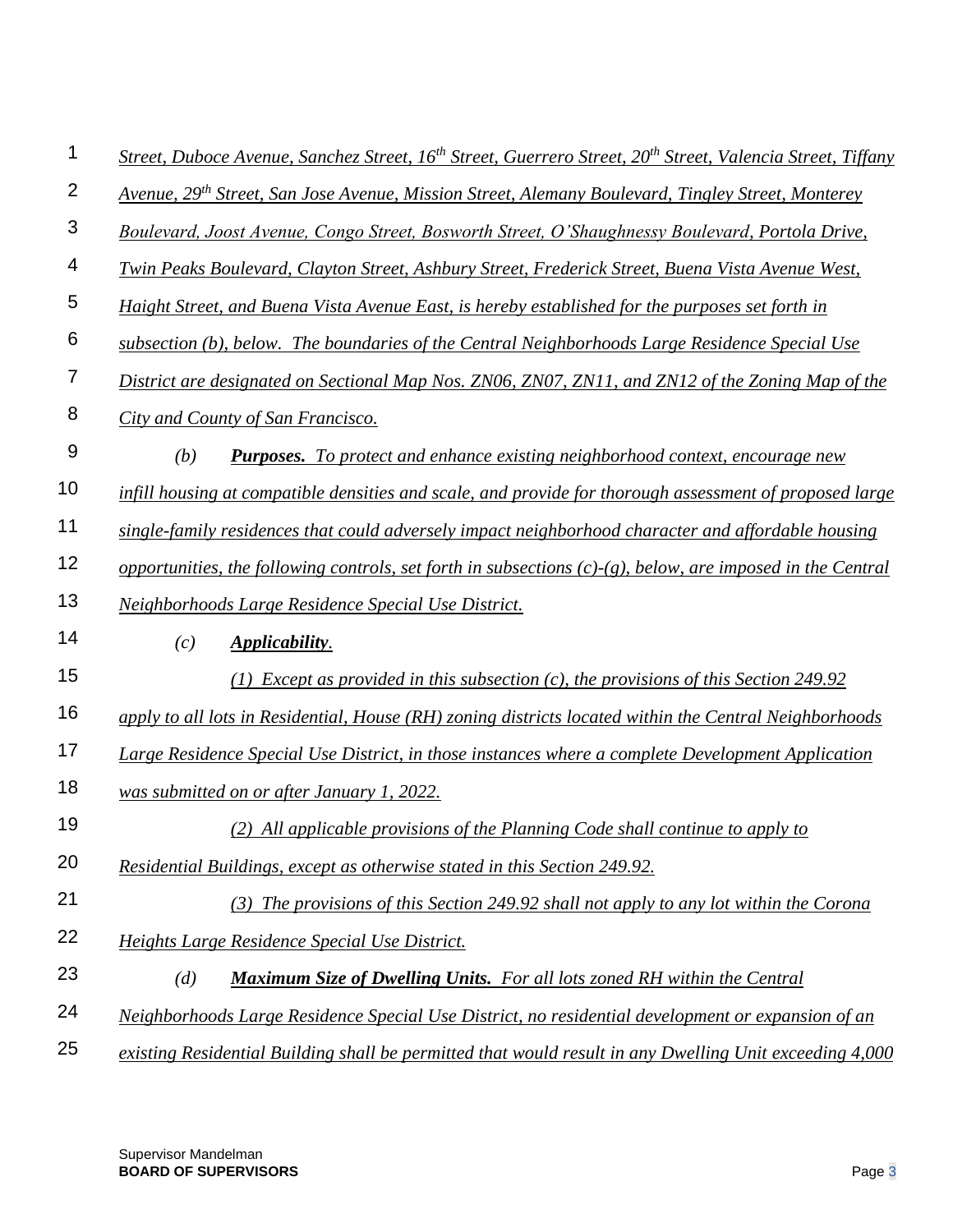| 1              | square feet of Gross Floor Area, except where the total increase of Gross Floor Area of any existing    |
|----------------|---------------------------------------------------------------------------------------------------------|
| $\overline{2}$ | Dwelling Unit is less than 15%.                                                                         |
| $\mathfrak{S}$ | Conditional Use Authorizations. For all lots zoned RH within the Central<br>(e)                         |
| 4              | Neighborhoods Large Residence Special Use District, a Conditional Use authorization shall be            |
| 5              | required for any residential development or expansion of a Residential Building that would              |
| 6              | result in any Dwelling Unit with a Gross Floor Area exceeding the equivalent of a 1:1.2 Floor Area      |
| $\overline{7}$ | Ratio, or would result in any Dwelling Unit exceeding 3,000 square feet of Gross Floor Area, except     |
| 8              | where the total increase of gross floor area of any existing Dwelling Unit is less than 15%.            |
| $9\,$          | (f)<br><b>Conditional Use Findings.</b> In addition to the criteria outlined in Planning Code Section   |
| 10             | $303(c)(1)$ , in acting upon an application for Conditional Use authorization within the Central        |
| 11             | Neighborhoods Large Residence Special Use District the Planning Commission shall also consider          |
| 12             | whether facts are presented to establish, based on the record before the Commission, that the following |
| 13             | criteria are met:                                                                                       |
| 14             | $(1)$ the proposed project is contextual with the neighborhood, meets applicable                        |
| 15             | Residential Design Guidelines, and seeks to retain any existing design elements;                        |
| 16             | (2) the proposed project does not remove Rental Units subject to the Residential Rent                   |
| 17             | Stabilization and Arbitration Ordinance;                                                                |
| 18             | (3) the proposed project increases the number of Dwelling Units on the lot;                             |
| 19             | (4) no Dwelling Unit is less than one-third the gross floor area of the largest Dwelling                |
| 20             | Unit in a Residential Building;                                                                         |
| 21             | (5) the proposed project does not negatively impact the historic integrity of the property              |
| 22             | or any existing structure on a lot that is listed in or formally eligible for listing in the California |
| 23             | Register of Historic Resources, or has been determined to appear eligible for listing in the California |
| 24             | Register of Historic Resources or to qualify as a "historical resource" under CEQA:                     |
| 25             |                                                                                                         |

Supervisor Mandelman **BOARD OF SUPERVISORS** Page 4